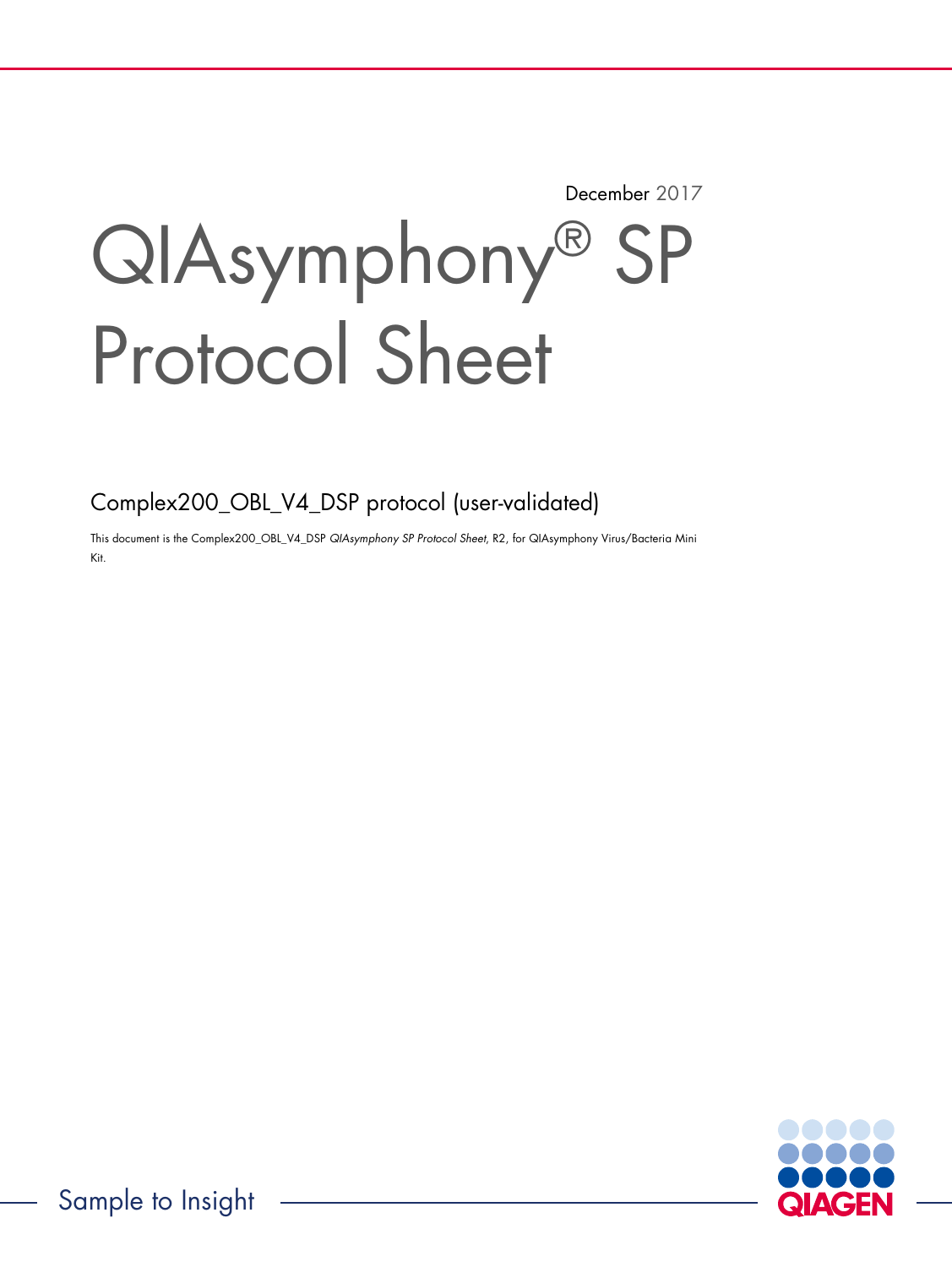# General information

The QIAsymphony Virus/Bacteria Kits are intended for molecular biology applications. This product is not intended for the diagnosis, prevention, or treatment of a disease.

Note: It is the user's responsibility to validate performance using this combination for any procedures used in their laboratory.

| Kit                              | QIAsymphony Virus/Bacteria Mini Kit |
|----------------------------------|-------------------------------------|
| Sample material                  | Respiratory and urogenital samples  |
| Protocol name                    | Complex200 OBL V4 DSP               |
| Default Assay Control Set        | ACS_Complex200_OBL_V4_DSP           |
| Editable                         | Eluate volume: 60 µl, 85 µl, 110 µl |
| <b>Required software version</b> | Version 4.0 or higher               |

# "Sample" drawer

| Sample type            | Respiratory samples (BAL, dried swabs, transport media, aspirates, sputum) and urogenital<br>samples (urine, transport media) |
|------------------------|-------------------------------------------------------------------------------------------------------------------------------|
| Sample volume          | Depends on type of sample tube used; for more information see<br>www.qiagen.com/products/qiasymphonyvirus/bacteriakits        |
| Primary sample tubes   | See www.qiagen.com/products/qiasymphonyvirus/bacteriakits for more information                                                |
| Secondary sample tubes | See www.qiagen.com/products/qiasymphonyvirus/bacteriakits for more information                                                |
| <b>Inserts</b>         | Depends on type of sample tube used; for more information see<br>www.qiagen.com/products/qiasymphonyvirus/bacteriakits        |
| Other                  | Carrier RNA-Buffer AVE mix required; use of internal control is optional                                                      |

# "Reagents and Consumables" drawer

| Position A1 and/or A2 | Reagent cartridge (RC)                       |
|-----------------------|----------------------------------------------|
| <b>Position B1</b>    | n/a                                          |
| Tip rack holder 1-17  | Disposable filter-tips, 200 µl               |
| Tip rack holder 1-17  | Disposable filter-tips, 1500 µl              |
| Unit box holder 1-4   | Unit boxes containing sample prep cartridges |
| Unit box holder 1-4   | Unit boxes containing 8-Rod Covers           |

n/a = not applicable.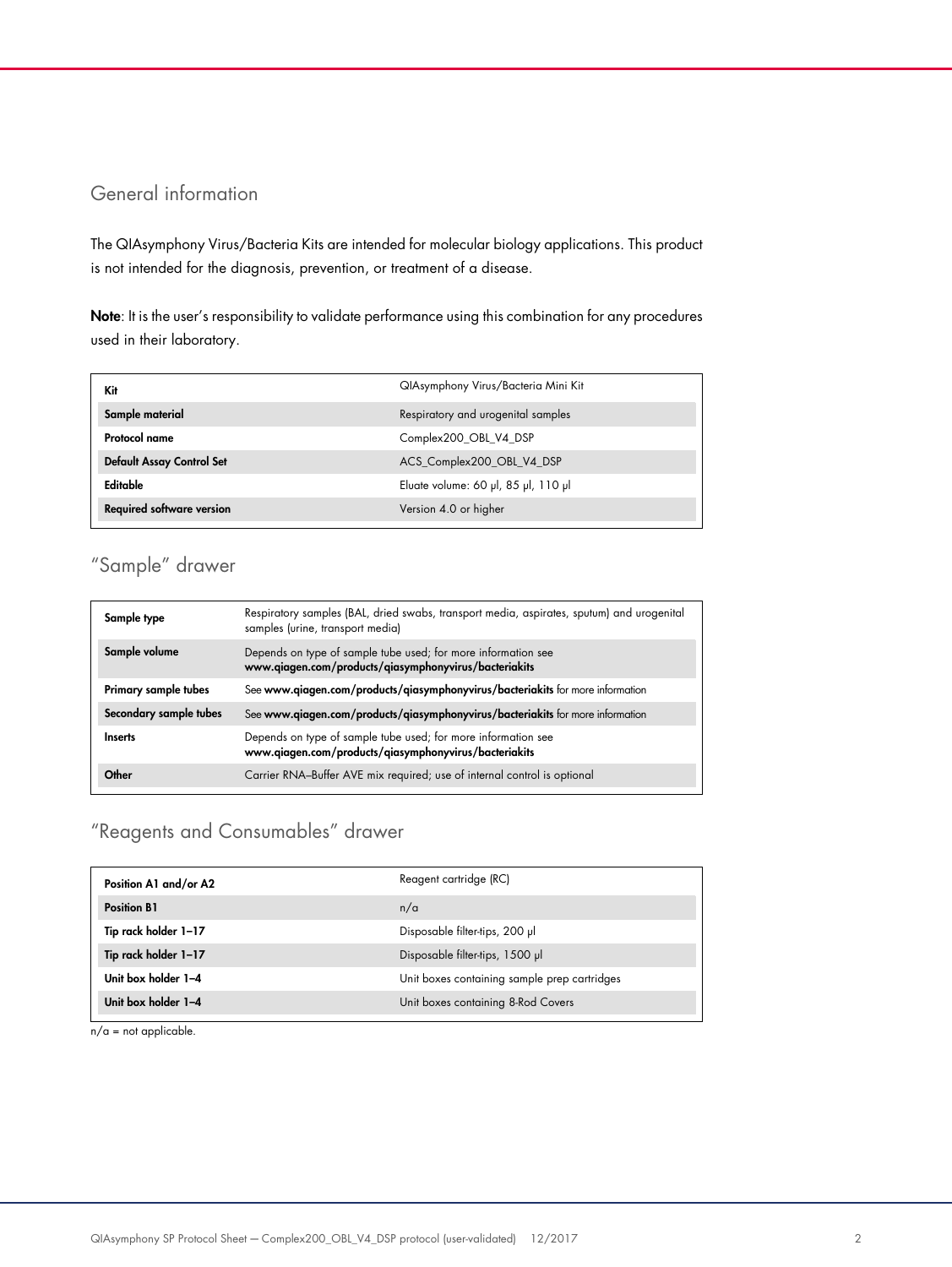# "Waste" drawer

| Unit box holder 1-4        | Empty unit boxes    |
|----------------------------|---------------------|
| Waste bag holder           | Waste bag           |
| Liquid waste bottle holder | Liquid waste bottle |

# "Eluate" drawer

| Elution rack (we recommend using slot 1, cooling position)<br><b>See</b><br>www.qiagen.com/products/qiasymphonyvirus/bacteriakits<br>for more information |
|-----------------------------------------------------------------------------------------------------------------------------------------------------------|
|-----------------------------------------------------------------------------------------------------------------------------------------------------------|

## Required plasticware

|                                                  | One batch,<br>24 samples* | Two batches,<br>48 samples* | Three batches,<br>72 samples* | Four batches,<br>96 samples* |
|--------------------------------------------------|---------------------------|-----------------------------|-------------------------------|------------------------------|
| Disposable filter-tips,<br>200 µ  <sup>†‡</sup>  | 96                        | 96                          | 128                           | 128                          |
| Disposable filter-tips,<br>1500 µ  <sup>†‡</sup> | 128                       | 192                         | 224                           | 288                          |
| Sample prep cartridges <sup>§</sup>              | 18                        | 36                          | 54                            | 72                           |
| 8-Rod Covers <sup>11</sup>                       | 3                         | 6                           | $\circ$                       | 12                           |

\* Performing more than one inventory scan requires additional disposable filter tips. Use of less than 24 samples per batch decreases the number of disposable tips required per run.

† There are 32 filter-tips/tip rack.

‡ Number of required filter-tips includes filter-tips for 1 inventory scan per reagent cartridge.

§ There are 28 sample prep cartridges/unit box.

¶ There are twelve 8-Rod Covers/unit box.

Note: Numbers of filter-tips given may differ from the numbers displayed in the touchscreen depending on settings, for example, number of internal controls used per batch.

## Selected elution volume

| Selected elution volume (µl)* | Initial elution volume $(\mu I)^{\dagger}$ |  |
|-------------------------------|--------------------------------------------|--|
| 60                            | 90                                         |  |
| 85                            | 115                                        |  |
| 110                           | 140                                        |  |

\* The elution volume selected in the touchscreen. This is the minimum accessible volume of eluate in the final elution tube.

† The initial volume of elution solution required to ensure that the actual volume of eluate is the same as the selected volume.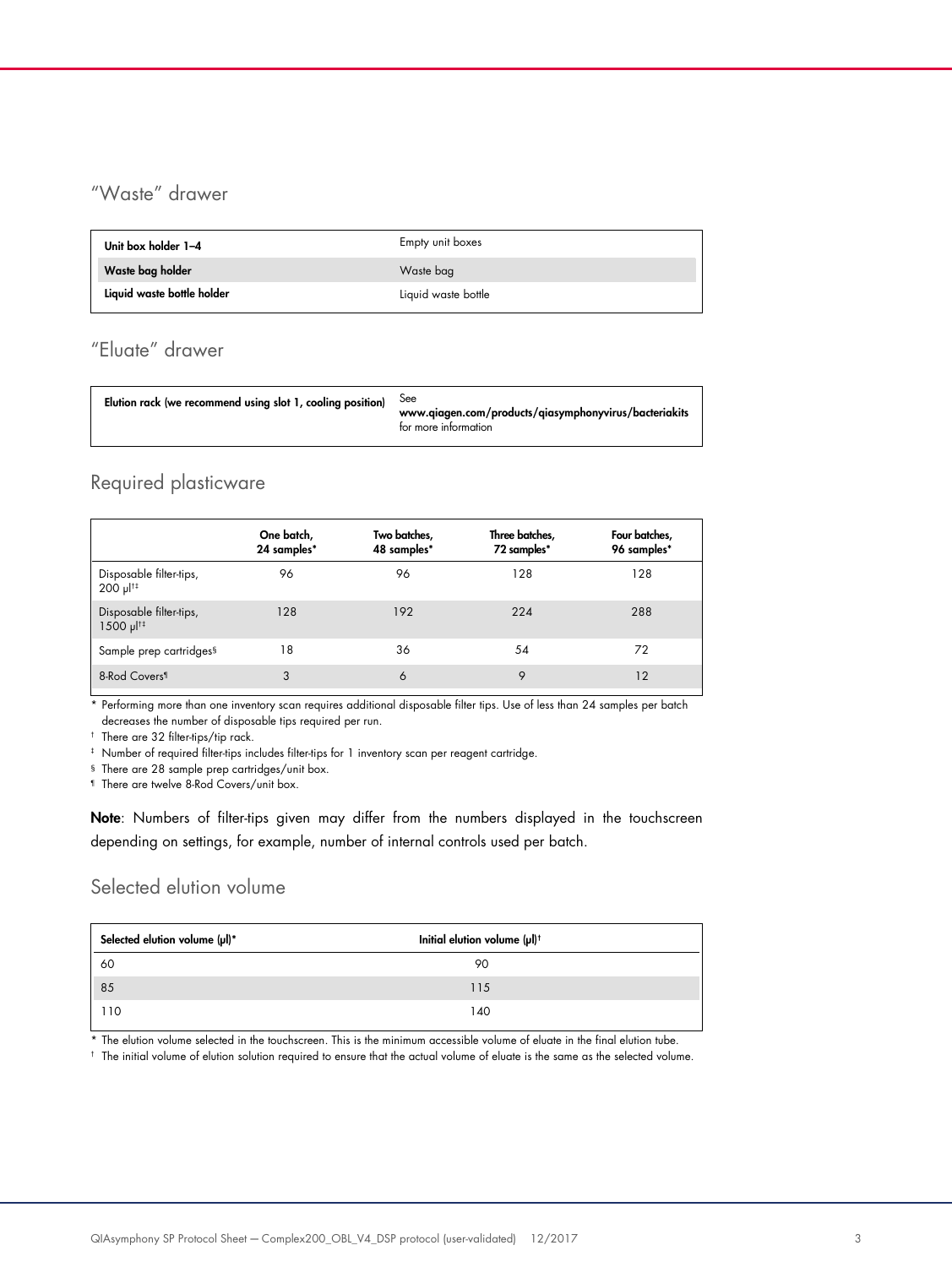Preparation of internal control–carrier RNA (CARRIER)–Buffer AVE (AVE) mixture

| Selected elution<br>volume (µl) | Volume stock carrier RNA<br>(CARRIER) (µl) | Volume internal<br>control (µl)* | <b>Volume Buffer AVE</b><br>$(AVE)$ $(µ)$ | Final volume per<br>sample (µl) |
|---------------------------------|--------------------------------------------|----------------------------------|-------------------------------------------|---------------------------------|
| 60                              |                                            |                                  | 108                                       | 120                             |
| 85                              | 3                                          | 11.5                             | 105.5                                     | 120                             |
| 110                             |                                            |                                  | 103                                       | 120                             |

\* The calculation of the amount of internal control is based on the initial elution volumes. Additional void volume depends on the type of sample tube used; see www.qiagen.com/products/qiasymphonyvirus/bacteriakits for more information.

Note: The values displayed in the table are for preparation of internal control–carrier RNA (CARRIER) mixture for a downstream assay that requires 0.1 µl internal control/µl eluate.

## Off-board lysis

When working with chemicals, always wear a suitable lab coat, disposable gloves, and protective goggles. For more information, consult the appropriate material safety data sheets (MSDSs), available from the product supplier.

The QIAsymphony Complex protocols consist of 4 steps: lyse, bind, wash, elute. For some samples it is useful to perform lysis manually, for example, for inactivation of pathogens in a biosafety cabinet. The Complex200\_OBL\_V4\_DSP protocol enables manual lysis to be performed in a similar way as for the Complex200\_V6\_DSP protocol. Pretreated samples are transferred to the QIAsymphony SP and processed with the Complex200\_OBL\_V4\_DSP.

Note: The Complex200\_OBL\_V4 protocol requires Buffer ACL and Buffer ATL (ATL). Buffer ACL (cat. no. 939017) and Buffer ATL (ATL) (cat. no. 939016) are not part of the QIAsymphony Virus/Bacteria Mini Kit and must be ordered separately.

## Manual lysis

1. Pipet 20 µl proteinase K, 100 µl Buffer ATL (ATL), 120 µl Carrier RNA Internal Control Mixture, and 190 µl Buffer ACL into a 2 ml Sarstedt tube (cat. no. 72.693 or 72.694).

Note: When more than one sample will be processed using manual lysis, a stock solution of this solution can be prepared. Simply multiply the volumes required for one sample by the total number of samples to be processed, and include additional volume to the equivalent of 2 extra samples. Invert the tube several times to mix, transfer 430 µl to a 2 ml Sarstedt tube for each sample, and then continue for each sample with step 4.

2. Close the lid and mix by inverting the tube 5 times.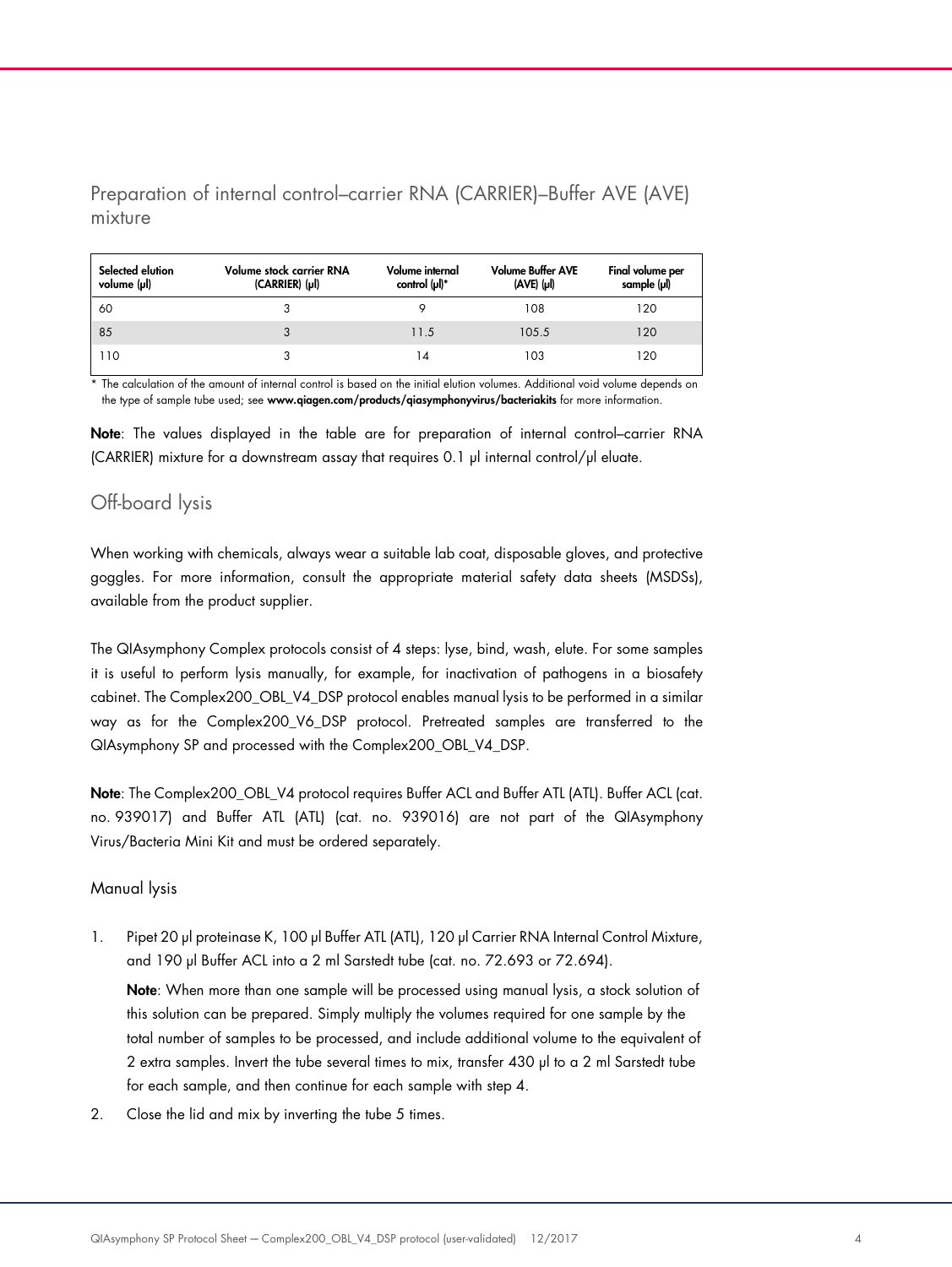- 3. Briefly centrifuge the tube to remove droplets from inside the lid.
- 4. Add 200 µl sample to the tube, close the lid, and mix by pulse-vortexing for 10 seconds.
- 5. Incubate the tube at 68°C for 15 minutes  $(\pm 1 \text{ minute})$ .
- 6. Briefly centrifuge the tube to remove droplets from inside the lid.
- 7. Place the inserts for the appropriate sample tubes into a tube carrier and load the sample tubes (without lids).

## Preparation of sample material

#### Urine

Urine can be processed without further pretreatment. The system is optimized for pure urine samples that do not contain preservatives. To increase sensitivity for bacterial pathogens, samples can be centrifuged. After discarding the supernatant, the pellet can be resuspended in at least 200 µl Buffer ATL (ATL) (cat. no. 939016). Use 200 µl of the pre-treated material as sample for preparation of the off-board lysis.

Isolation of genomic DNA from Gram-positive bacteria

DNA purification can be improved for some Gram-positive bacteria by enzymatic pretreatment before transferring the sample to the QIAsymphony SP and starting the Complex200\_OBL\_V4\_DSP protocol.

- 1. Pellet bacteria by centrifugation at  $5000 \times g$  for 10 min.
- 2. Suspend the bacterial pellet in 200 µl of the appropriate enzyme solution (20 mg/ml lysozyme or 200 µg/ml lysostaphin in 20 mM Tris·HCl, pH 8.0; 2 mM EDTA; 1.2% Triton X-100).
- 3. Incubate at  $37^{\circ}$ C for at least 30 minutes ( $\pm$  2 minutes).
- 4. Briefly centrifuge the tube to remove drops from the inside of the lid.
- 5. Use 200 µl of the pre-treated material as sample for preparation of the off-board lysis.

#### Viscous or mucous samples

Some samples (e.g., sputum, respiratory aspirates) may be viscous and require liquefaction to enable pipetting. Low-viscosity samples do not require additional preparation. Medium- to highviscosity samples should be prepared as follows: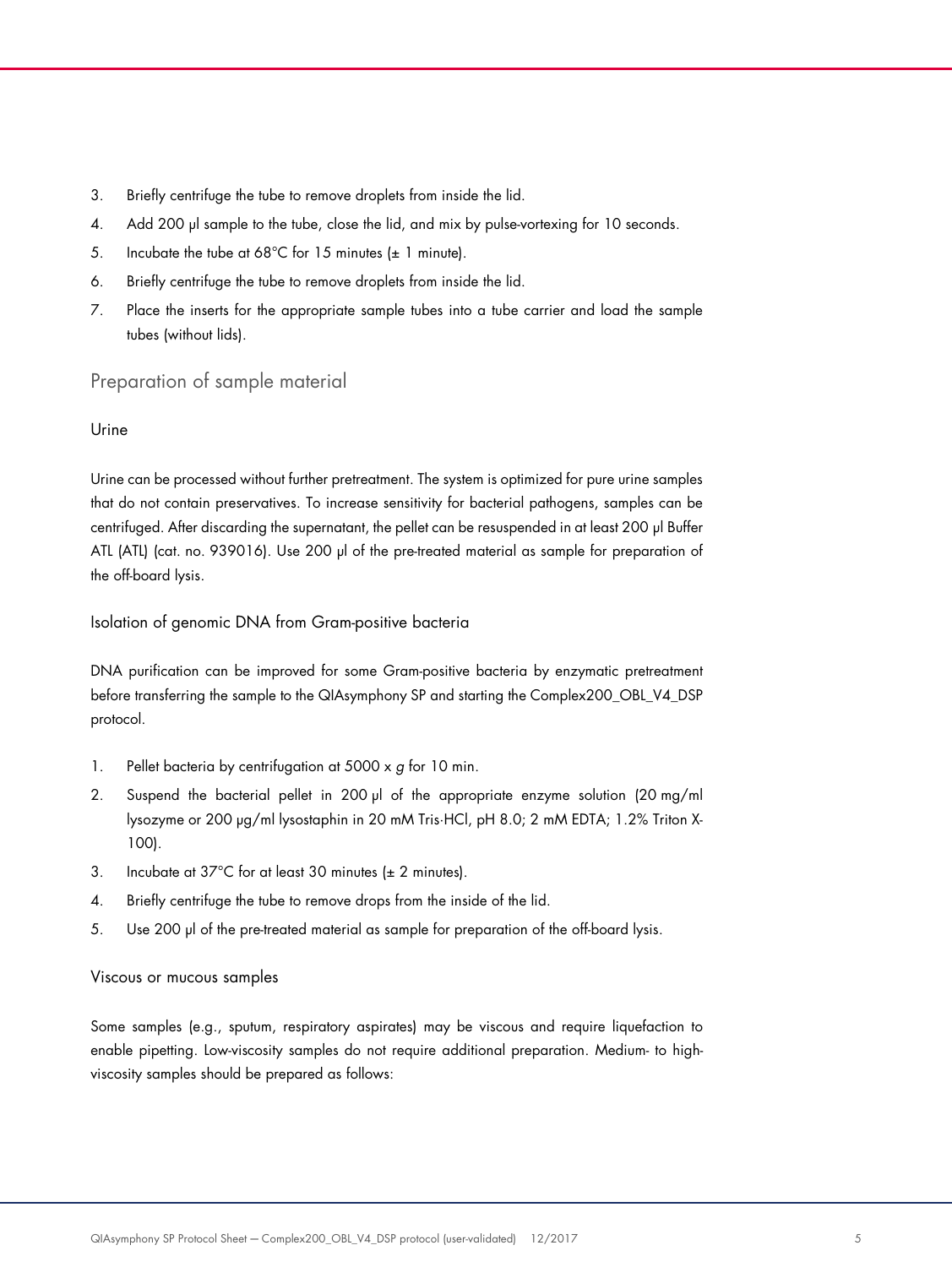- 1. Dilute the sample 1:1 with Sputasol\*† (Oxoid, cat. no. SR0233) or 0.3% (w/v) DTT. Note: The 0.3 % DTT solution can be made in advance, and stored at -20°C in appropriate aliquots. Thawed aliquots should be discarded after use.
- 2. Incubate at 37°C until the sample viscosity is suitable for pipetting.
- 3. Use 200 µl of the pre-treated material as sample for preparation of the off-board lysis.

### Dried body fluid and secretion swabs

- 1. Submerge the dried swab tip in 450 µl Buffer ATL (ATL) (cat. no. 939016), and incubate at  $56^{\circ}$ C for 15 minutes ( $\pm$  1 minute), with continuous mixing. If mixing is not possible, vortex before and after incubation for at least 10 seconds.
- 2. Remove the swab and squeeze out all the liquid by pressing the swab against the inside of the tube.
- 3. Use 200 µl of the pre-treated material as sample for preparation of the off-board lysis.

Note: This protocol is optimized for cotton or polyethylene swabs. When using other swabs, it may be necessary to adjust the volume of Buffer ATL (ATL) to ensure that at least 200 µl is available as sample material.

#### Respiratory or urogenital swabs

Storage media for respiratory or urogenital swabs can be used without pretreatment. If the swab has not been removed, press the swab against the side of the tube to express the liquid. Any excess mucus in the specimen should be removed at this time by collecting it on the swab. Any residual liquid from the mucus and the swab should then be expressed by pressing the swab against the side of the tube. Finally, the swab and the mucus should be removed and discarded. If samples are viscous, perform a liquefaction step (see "Viscous or mucus samples" above) before transferring the sample to the QIAsymphony SP. If there is not sufficient starting material, pipet Buffer ATL (ATL) into the transport medium to adjust the required minimum starting volume and vortex the sample for 15–30 seconds in the tube (if the transport medium contains the swab perform this step before removing the swab). Use 200 µ of the material as sample for preparation of the off-board lysis.

<sup>\*</sup> Sputasol (Oxoid, cat. no. SR0233, www.oxoid.com) or dithiothreitol (DTT).

<sup>†</sup> This is not a complete list of suppliers.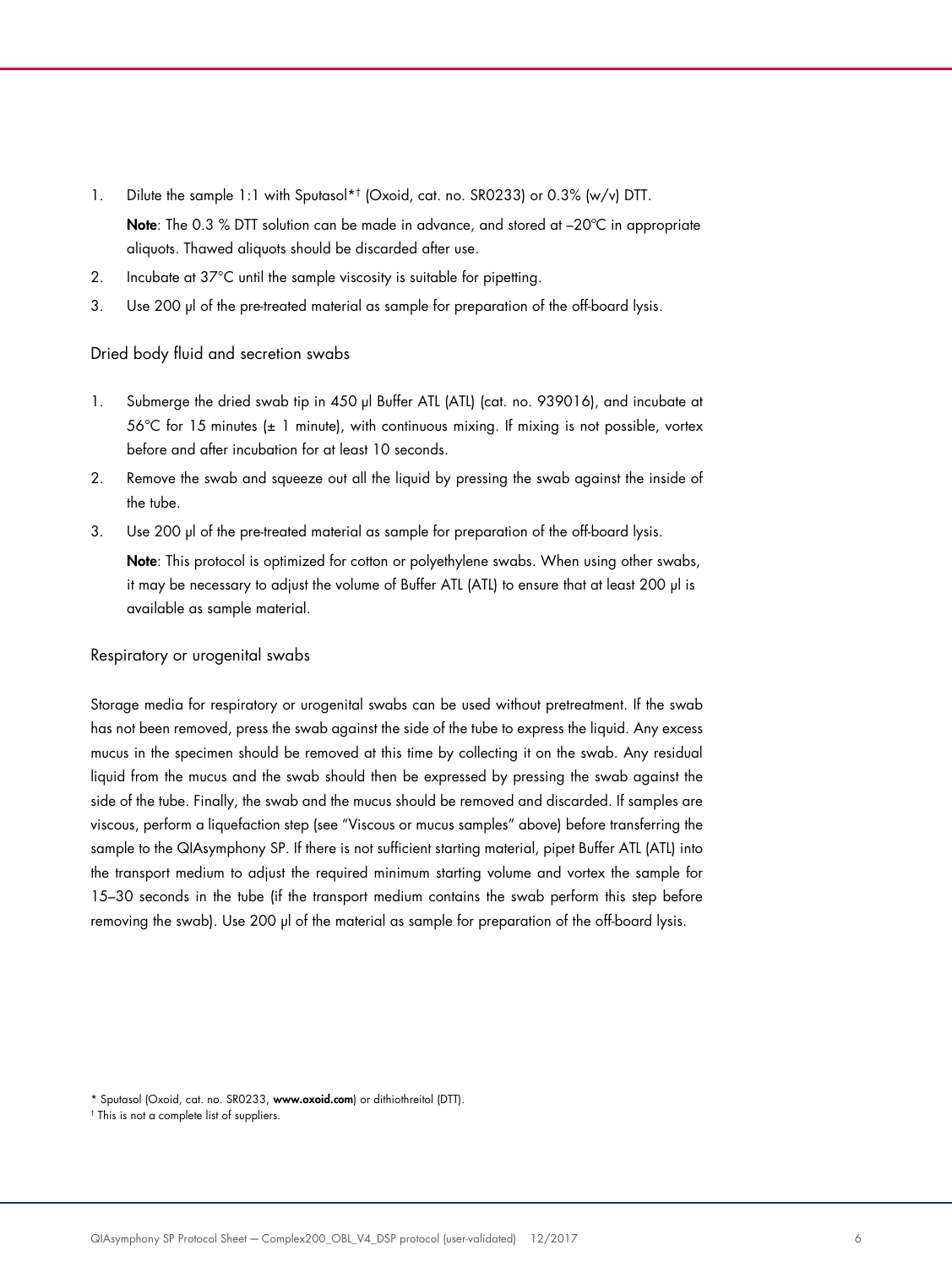Revision history

| Document revision history |                                                        |  |
|---------------------------|--------------------------------------------------------|--|
|                           | R2 12/2017 Update for QIAsymphony Software version 5.0 |  |

For up-to-date licensing information and product-specific disclaimers, see the respective QIAGEN® kit handbook or user manual. QIAGEN kit handbooks and user manuals are available at www.qiagen.com or can be requested from QIAGEN Technical Services or your local distributor.

Trademarks: QIAGEN®, Sample to Insight®, QIAsymphony® (QIAGEN Group). Registered names, trademarks, etc. used in this document, even when not specifically marked as such, are not to be considered unprotected by law. 12/2017 HB-0678-S02-001 © 2017 QIAGEN, all rights reserved.